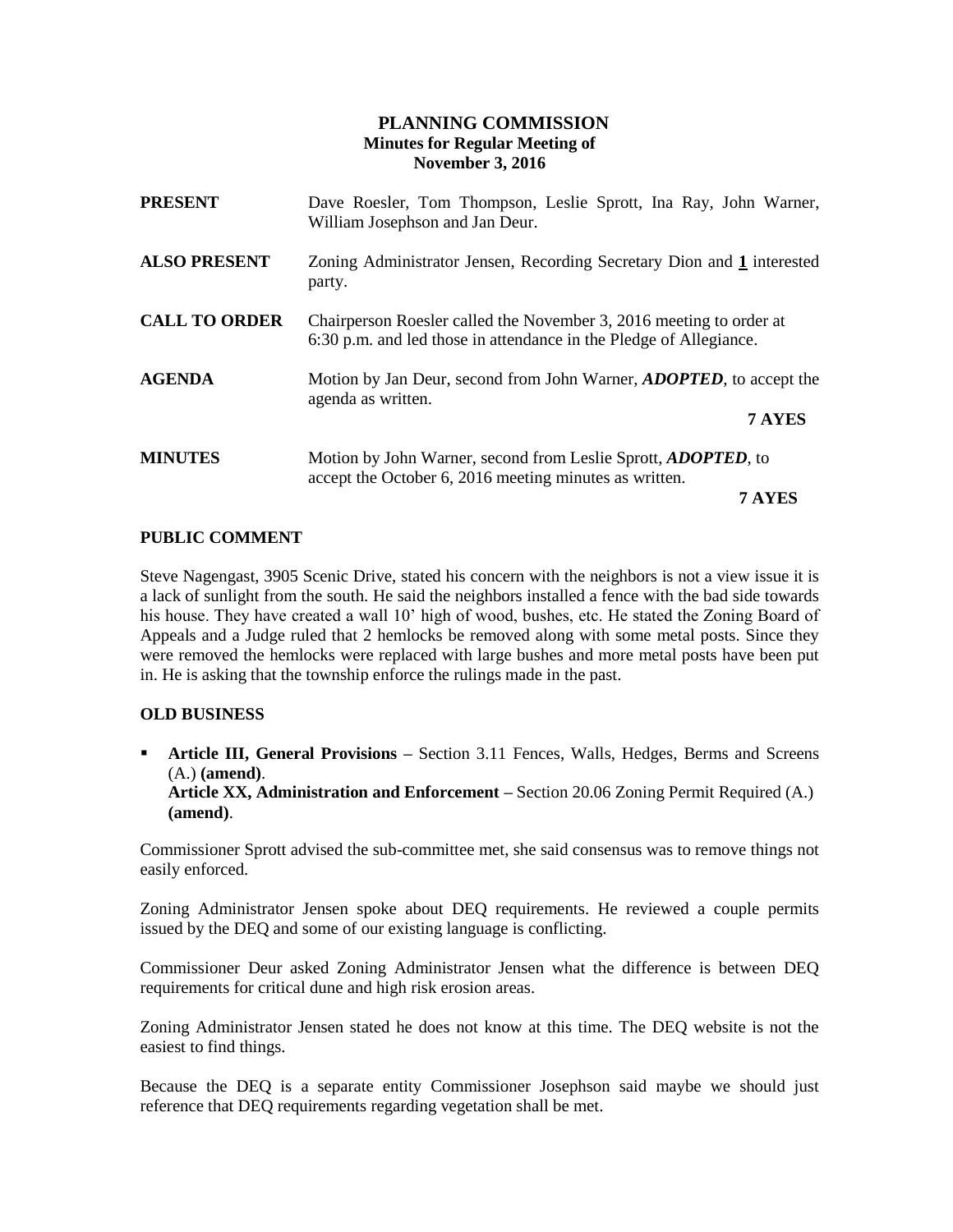Commissioner Sprott provided proposed language regarding the DEQ requirements to Recording Secretary Dion who made the revisions.

Consensus was to send the language as proposed below to Attorney Even for review and comment.

## **ARTICLE II DEFINITIONS DEFINITIONS - W**

#### **WALL**

**An upright structure of masonry, wood or other building materials serving to enclose, divide, or protect an area.**

#### **ARTICLE III GENERAL PROVISIONS**

#### **SECTION 3.11 FENCES,** *AND* **WALLS, HEDGES, BERMS AND SCREENS**

A. Notwithstanding other provisions of this ordinance, fences<sub>*i</sub>* and walls, hedges, berms and</sub> screens may be permitted *with a zoning permit* in any yard or along the edge *within the setback* of any yard provided that no fences, *and* walls, hedges, berms or screens shall be over six (6) feet in height if erected in back of the required front set back line*, or the rear of the house whichever is closest* and any fences, *and* walls, hedges, berms or screens erected between the required front yard setback line *or the rear of the house whichever is closest* and up to the street right-of-way, shall not be in excess of four (4) feet. For lakefront lots see additional restrictions in the Lake Michigan Shoreline District, Inland Lakes District and North Duck Lake Overlay District.

# **ARTICLE XX ADMINISTRATION AND ENFORCEMENT**

#### **SECTION 20.06 ZONING PERMIT REQUIRED**

- A. No person shall commence construction of any building**,** or structure**, fence**, **wall**, **hedge**, **berm and screen** or make structural changes in any existing structure or use of a parcel of land in the township *the following* without first obtaining a zoning permit from the Zoning Administrator.*:*
- *1. Any building, or structure, or structural changes in any existing structure or use of a parcel of land in the township;*
- *2. Any fence, or wall, hedge, berm or screen within the setback.*

There shall be an application fee established by the Township Board.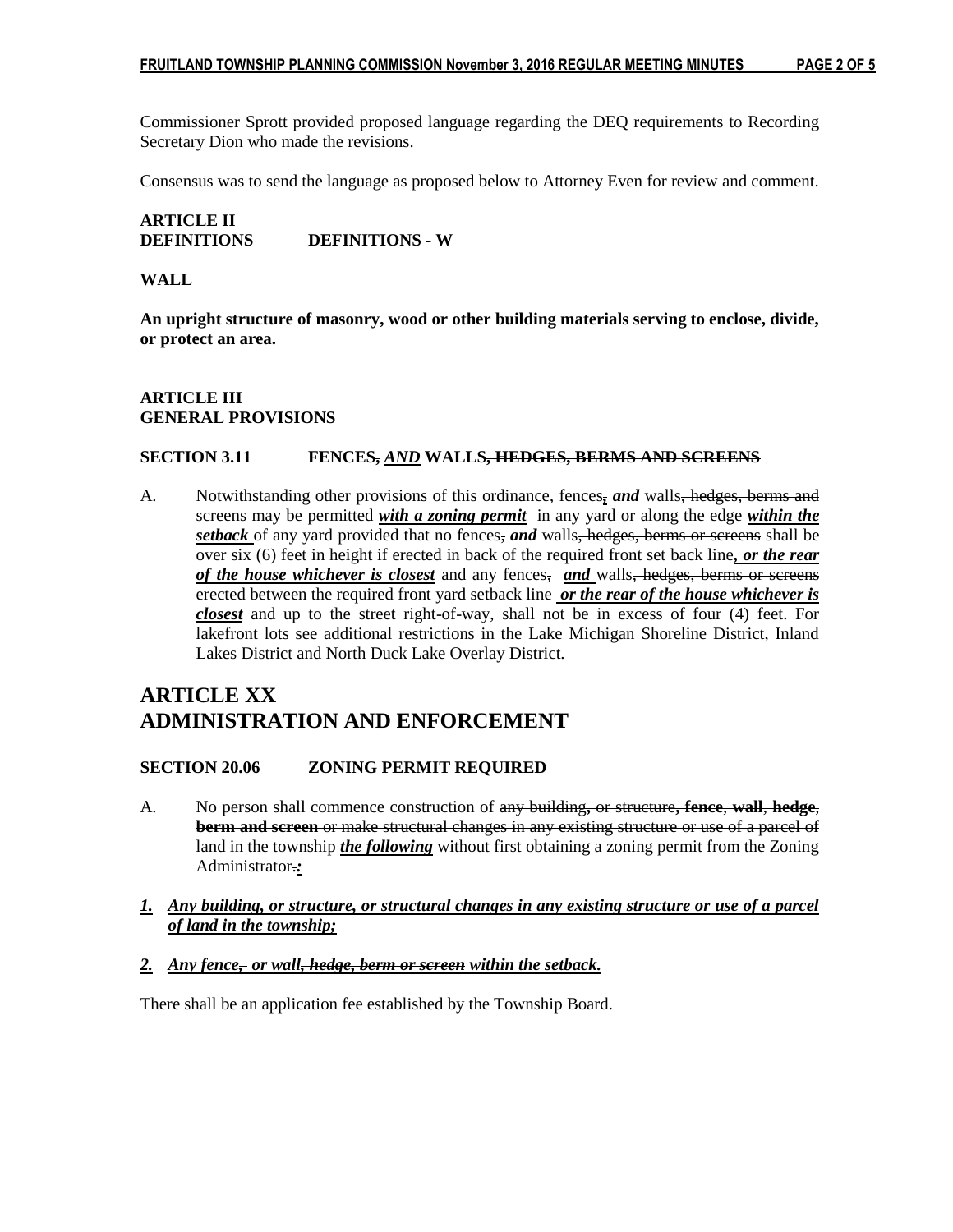## **ARTICLE VIa LAKE MICHIGAN SHORELINE DISTRICT**

#### **SECTION 6.04a SITE DEVELOPMENT STANDARDS**

On lakefront lots, no fence, **or** wall, hedge, berm, or screen shall be higher than three (3) feet in height between the shoreline and the lakeside of the home as measured perpendicular to the side lot line nearest the lakeside. On lakefront lots that have no principal building the height of a fence**, or** wall, hedge, berm or screen may not exceed three (3) feet.

#### **SECTION 6.04a SITE DEVELOPMENT STANDARDS**

- 5. Tree cutting and/or removal of shore cover.
	- a) Natural vegetation shall be preserved as far as practical and where removed shall be replaced with other vegetation that is equally effective in retarding runoff, preventing erosion and preserving natural beauty.
	- b) Natural vegetation shall not be cleared, cut, nor destroyed from more than thirty (30%) percent of the total setback area. The removal of such thirty (30%) percent shall not create clear-cut openings totaling more than thirty (30) feet for each one hundred five (105) feet of perpendicular lot width.
	- *c) DEQ requirements for vegetation, planting and/or removal shall be met.*

#### **SECTION 6.05a WATERFRONT ACCESS, USE, AND RELATED MATTERS**

- *3.* Waterfront Access Standards
- b) On common waterfront sites with lake frontage greater than three hundred (300) feet, vegetative buffers may be established of sufficient size and location to afford adequate screening from adjacent properties.

## **ARTICLE VIIIa INLAND LAKES DISTRICT**

#### **SECTION 8.02a SITE DEVELOPMENT STANDARDS**

- 3. On lakefront lots fences, **or** walls, hedges, berms or screens may not exceed three (3) feet in height between the shoreline and the lakeside of the principal building as measured perpendicular to the side lot line nearest the lakeside of the principal building. On lakefront lots that have no principal building the height of a fence, or wall, hedge, berm or screen may not exceed three (3) feet.
- 8. Tree cutting and or removal of shore cover:
	- a. On banks facing the lake, natural vegetation should be kept where possible to help filter nutrients from ground water flowing to the lake and prevent erosion.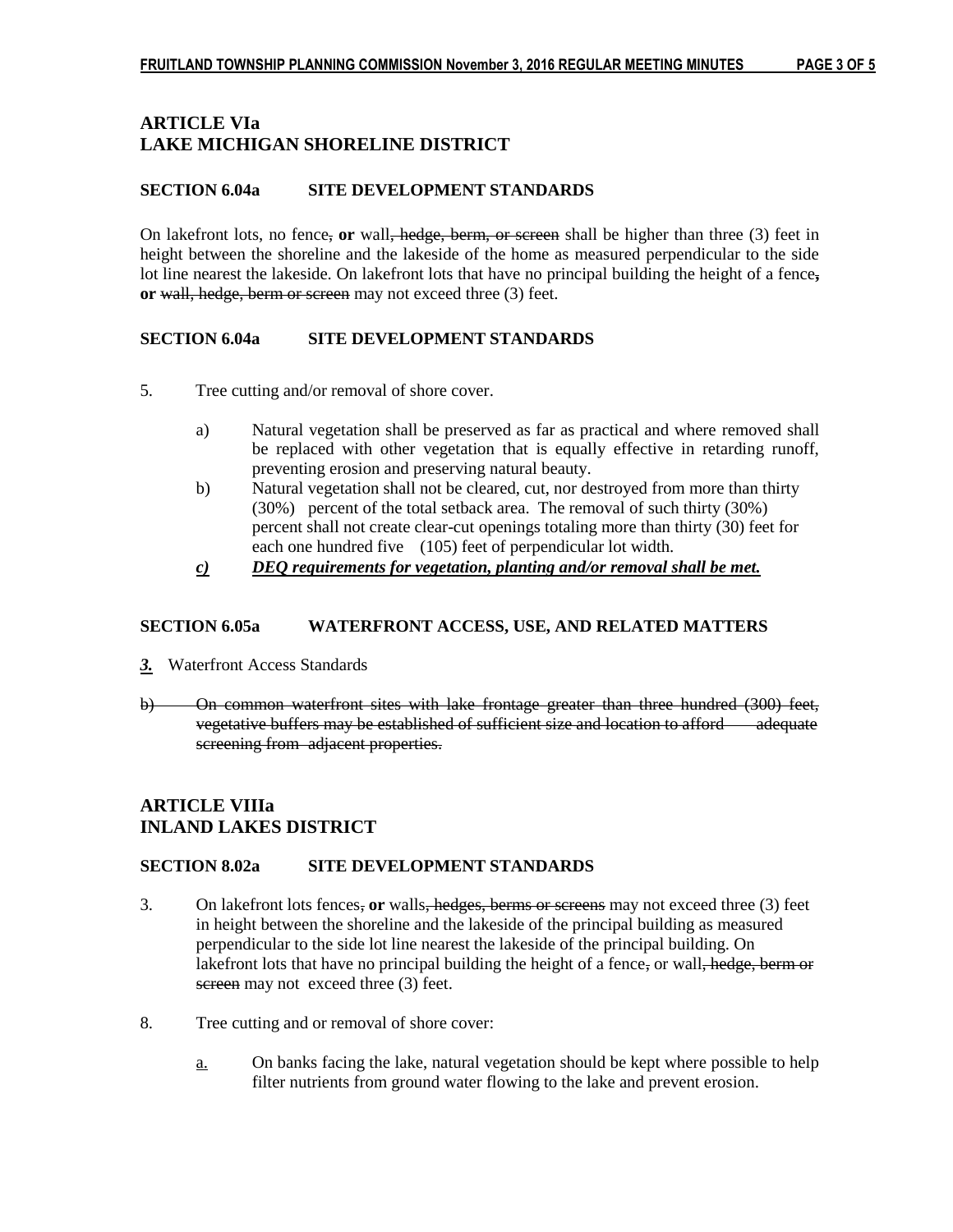- b. Selective trimming of trees and brush for a filtered view of the lake is preferred as opposed to clear-cutting within one hundred (100) feet inland of the water's edge to provide a buffer strip of deeper rooted plants for nutrient absorption and erosion control.
- c. Natural vegetation such as trees or shrubs shall be preserved as far as practical and where removed shall be replaced with other vegetation that is equally effective in retarding runoff, preventing erosion, and preserving natural beauty.
- *d. DEQ requirements for vegetation, planting and/or removal shall be met.*

## **ARTICLE VIIIb NORTH DUCK LAKE OVERLAY DISTRICT**

## **SECTION 8.02b LIMITATIONS ON CONSTRUCTION**

- 2. On lakefront lots fences, or walls, hedges, berms or screens may not exceed three (3) feet in height between the shoreline and the lakeside of the principal building as measured perpendicular to the side lot line nearest the lakeside of the principal building. On lakefront lots that have no principal building the height of a fence, **or** wall, hedge, berm or screen may not exceed three (3) feet.
- 7. Tree cutting and or removal of shore cover:
	- a. On banks facing the lake, natural vegetation should be kept where possible to help filter nutrients from ground water flowing to the lake and prevent erosion.
	- b. Selective trimming of trees and brush for a filtered view of the lake is preferred as opposed to clear-cutting within one hundred (100) feet inland of the water's edge to provide a buffer strip of deeper rooted plants for nutrient absorption and erosion control. Natural vegetation such as trees or shrubs shall be preserved as far as practical and where removed shall be replaced with other vegetation that is equally effective in retarding runoff, preventing erosion, and preserving natural beauty.
	- *c. DEQ requirements for vegetation, planting and/or removal shall be met.*

## **COMMISSIONERS COMMENTS**

Chairperson Roesler, Commissioners Thompson, Ray, Warner, Sprott, Josephson, Zoning Administrator Jensen and Recording Secretary Dion all thanked Commissioner Deur for his service to the township both as a Planning Commissioner and Trustee and told him he was a great asset and will be missed.

Commissioner Deur advised his term expires November  $20<sup>th</sup>$  and the Planning Commission will be getting a new Township Board liaison.

## **PLANNING/ZONING UPDATES**

No update.